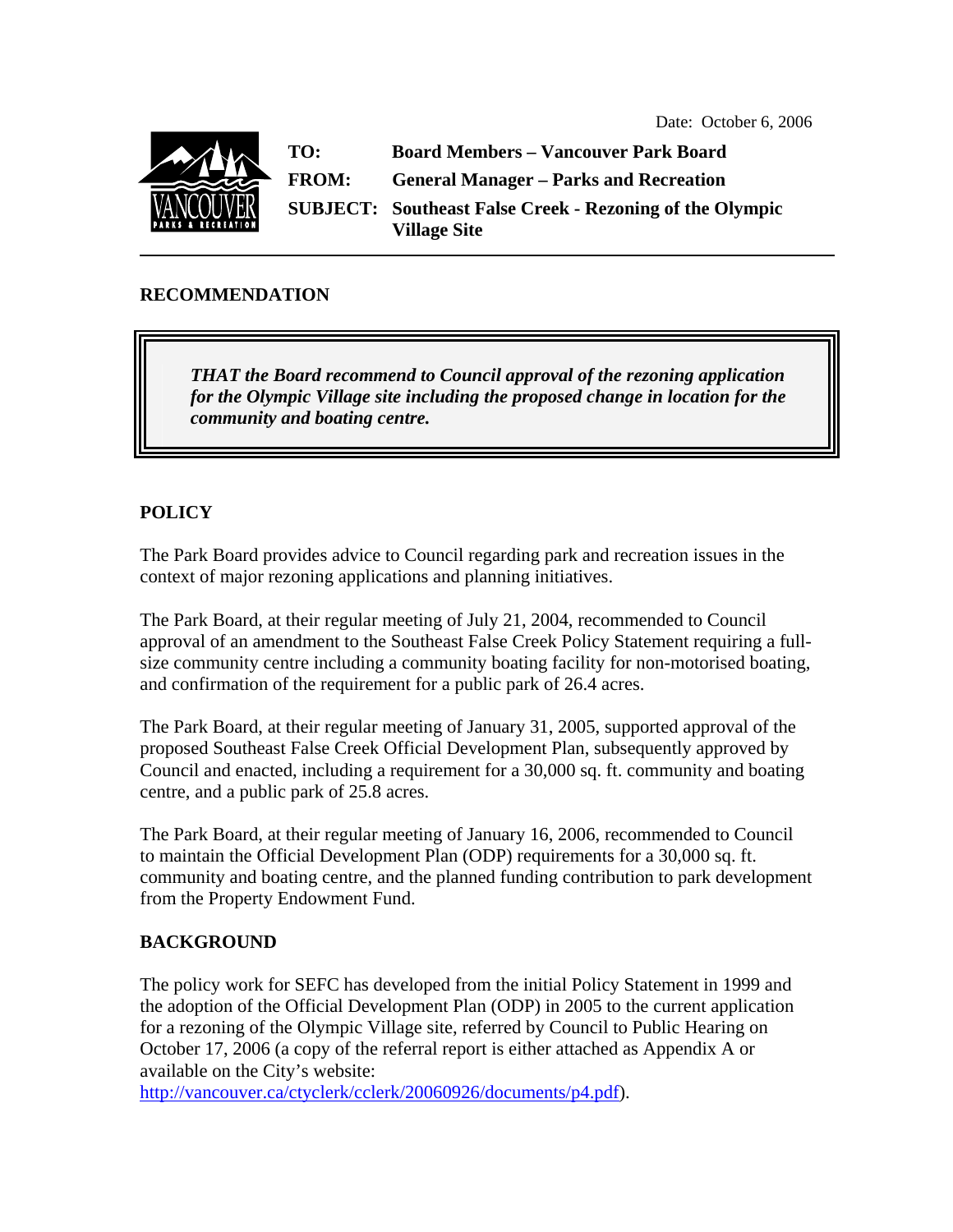Development and building permit applications for the different components will follow shortly. This report discusses new park and recreation issues resulting from the rezoning application and its associated ODP amendments.

# **DISCUSSION**

The rezoning application is based on the ODP but proposes some changes in massing, density, height and many other aspects. This is not unusual, staff expected that the more detailed design and planning work required for a rezoning application would lead to a more refined proposal. Most of these changes have little impact on the park and recreation facilities. Shadow impacts have increased in some park areas and decreased in others, but remain overall within the range anticipated in the ODP.

# COMMUNITY CENTRE

The major proposed change from a park and recreation perspective is the shift of the community centre from parcel 4 (where it was attached to a residential building) to parcel 11 (where it is freestanding), see Figure 1.



Figure 1

Park staff have been supportive of this move for the following reasons:

- a stand-alone facility avoids conflicts between adjacent uses;
- a childcare facility can be co-located with the community centre;
- larger water area for the floating components of the boating centre; and
- integration of a restaurant facility on the west portion of the site.